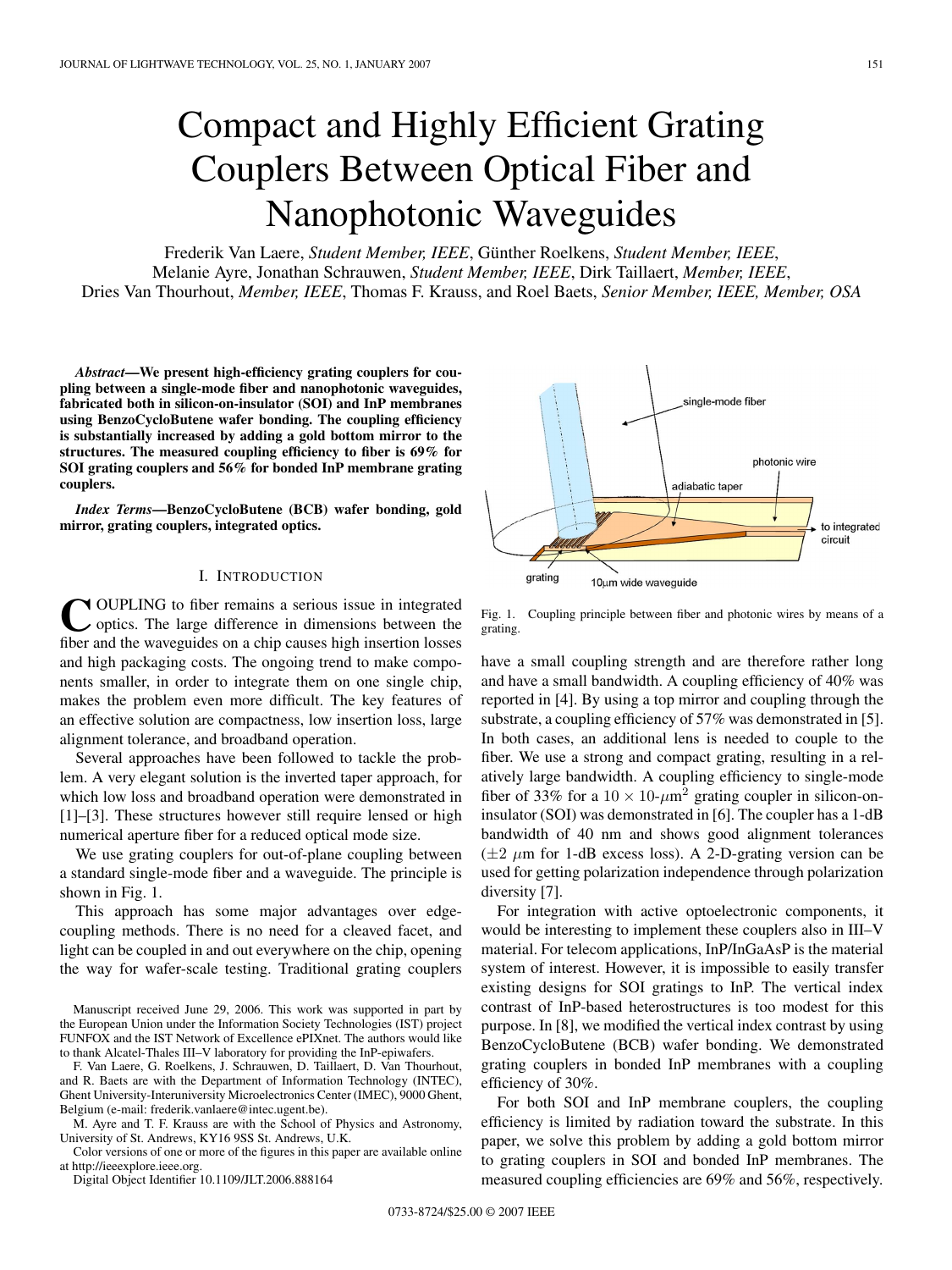

Fig. 2. Upward radiated power, downward radiated power, and coupling efficiency of a regular SOI grating coupler.

## II. GRATING COUPLERS IN SOI

## *A. Design*

*1) Starting Point:* We start from an existing SOI grating coupler (Si core layer of 220 nm and  $SiO<sub>2</sub>$  buried oxide layer of 1  $\mu$ m). The gratings were designed for TE polarization, using CAvity Modelling FRamework (CAMFR, an eigenmode expansion tool) [9]. The design method is described in detail in [10]. We use near vertical coupling (at  $10°$  with respect to the vertical axis) to avoid second-order reflection and consider coupling from waveguide to fiber (coupling from fiber to waveguide is the same, since we consider coupling between two modes).

The thickness of the buried oxide has a major influence on the coupling efficiency, as described in [11] and [12]. The downward radiated wave partially reflects at the oxide–substrate interface. The oxide thickness should be chosen such that the reflected wave interferes constructively with the directly upward radiated wave. For the used grating (period  $= 610$  nm, etch depth  $= 50$  nm, duty cycle  $= 50\%$ , 20 periods), the power coupled upward  $(P_{\text{air}})$ , the power coupled toward the substrate  $(P_{\text{subs}})$ , and the coupling efficiency to fiber are shown as a function of the buried oxide thickness in Fig. 2 for the central wavelength of the coupler.

Some care should be taken when discussing the efficiency values. In grating literature, coupling efficiency is often defined as the fraction of the power that is coupled in or out by the grating [13]. Here, we calculate the coupling efficiency to fiber by multiplying  $P_{\text{air}}$  by the overlap integral of the outcoupled field profile and the fiber mode. For the used SOI structure, the oxide layer thickness is fixed to 1  $\mu$ m, while the optimal thickness is 900 nm. The grating coupler has a theoretical coupling efficiency to fiber of 30%. An important part of the power (45%) is radiated into the substrate, since the oxide–substrate interface is not a perfect reflector. A field plot of the structure is shown in Fig. 3.

*2) Extension With a Gold Bottom Mirror:* The coupling efficiency can be increased substantially by using a nearly perfect reflector as a bottom mirror. We have extended the SOI grating coupler with a gold bottom mirror. Before applying the gold



Fig. 3. Field plot of the SOI grating coupler. Forty-five percent of the power is radiated toward the substrate.



Fig. 4. Determination of the optimal BCB buffer thickness for the SOI coupler with a gold bottom mirror.



Fig. 5. Field plot of the optimized SOI structure with a gold bottom mirror.

mirror, a low-index buffer layer has to cover the grating. We chose BCB—a low-index ( $n = 1.54$  at  $\lambda = 1.55 \ \mu m$ ) polymer with good planarization properties—as the buffer layer. Its thickness is optimized in order to get the constructive interference between the directly upward radiated wave and the reflected wave at the bottom mirror. The optimal simulated BCB buffer thickness is 840 nm, as shown in Fig. 4.

The SOI structure, with buffer layer and gold mirror, is bonded onto a host substrate (pyrex in our case) with another BCB layer (of which the thickness is irrelevant for device efficiency), and the Si substrate is removed. The  $1-\mu m$  buried oxide layer remains as the top layer. The theoretical coupling efficiency to fiber is 72%. A field plot of this structure is shown in Fig. 5. No power is radiated toward the substrate anymore.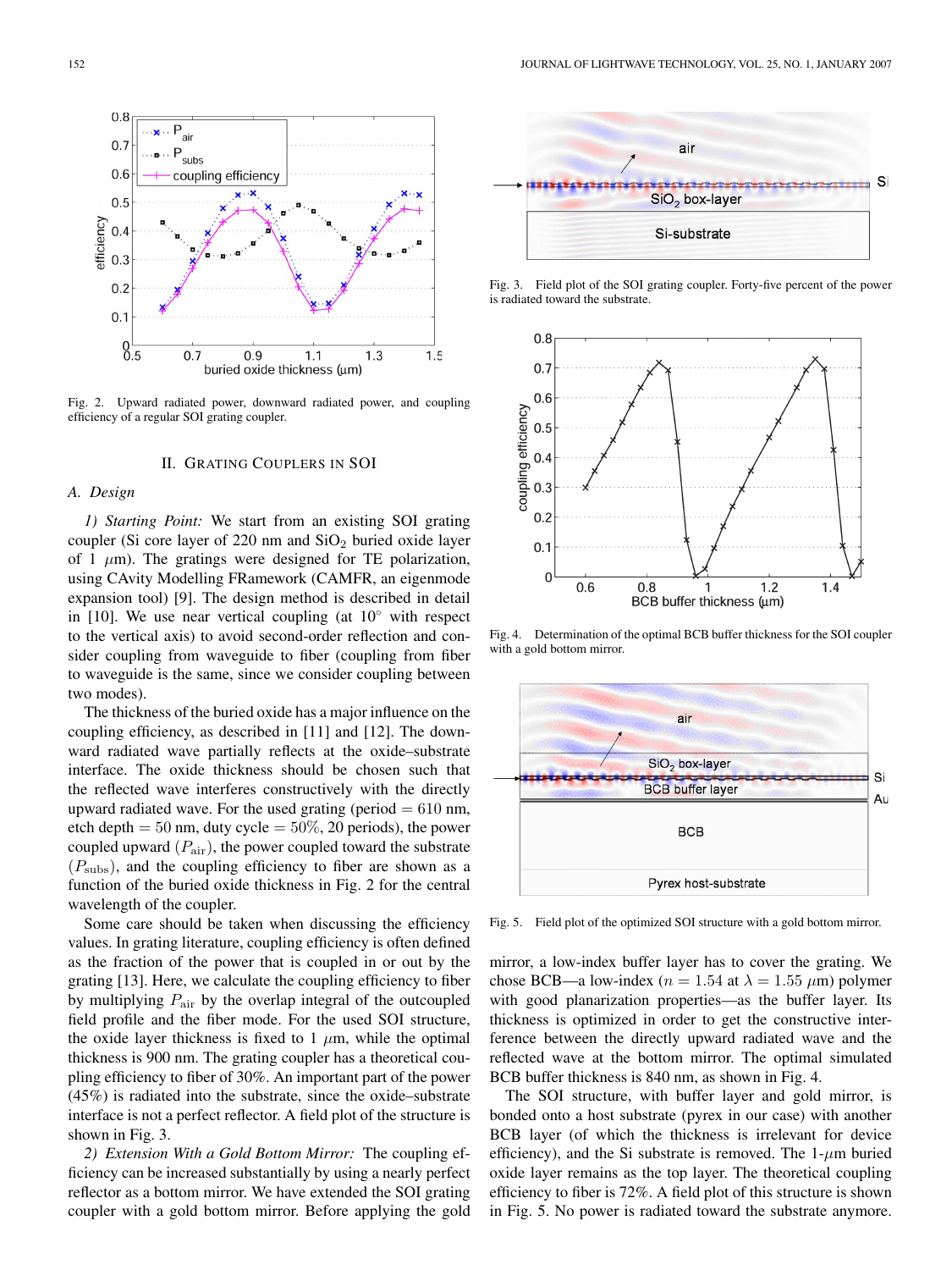

Fig. 6. Simulation results for the different types of SOI grating couplers.



Fig. 7. (Left) Top view of the fabricated SOI structure with a bottom mirror. (Right) SEM picture of an FIB cross section.

The simulations are summarized in Fig. 6. The coupling curves of an SOI grating coupler  $(1-\mu m)$  buried-oxide-layer thickness), a bonded SOI grating coupler (without a bottom mirror), and a bonded SOI grating coupler with a bottom mirror are shown.

## *B. Fabrication*

The SOI structures were defined using 248 nm deep ultraviolet (DUV) lithography and were etched to a depth of 50 nm with reactive ion etching (RIE). More details can be found in [14]. After cleaning the samples, a BCB layer of 840 nm was spin coated onto the SOI die and cured for 40 min at 210 ◦C. Afterwards, only the grating area was covered with a 50 nm evaporated gold layer using lift-off (Fig. 7). The die was then bonded under vacuum onto a pyrex substrate using an approximately  $3-\mu m$  thick BCB layer. After curing the BCB for 1 h at 250 °C, the silicon substrate was removed using lapping,  $SF_6$ plasma etching, and wet etching in KOH using the SOI buried oxide layer as an etch-stop layer. A picture of the fabricated structure is shown in Fig. 7 (left), together with an SEM picture of a focused ion beam (FIB) cross section (right).

### *C. Measurements*

The structures consist of an input grating coupler and an output coupler connected by a waveguide  $(10-\mu m)$  wide tapered to a width of 3  $\mu$ m). Only the input coupler has a gold bottom mirror. On the sample, we also have bonded reference structures



Fig. 8. Measurement results for bonded SOI couplers with and without a gold bottom mirror.

without a bottom mirror, allowing us to evaluate the performance of the mirror. The coupling efficiency is determined from a fiber-to-fiber transmission measurement for the TE polarization. A fiber connected to a tunable laser is positioned at  $10<sup>°</sup>$  with respect to the vertical axis above the input grating. Another fiber is positioned above the output grating (also at 10◦) and connected to a power detector. The position of the fibers is optimized for maximum transmission. By neglecting the waveguide losses (since the waveguides are  $3-10$ - $\mu$ m wide) and by measuring the transmission efficiency of our setup, we are able to calculate the coupling efficiency.

First, the coupling efficiency of a bonded grating coupler without a bottom mirror is determined by measuring the transmission of the reference structures (no mirrors). By assuming that input and output couplers are the same, the coupling efficiency is calculated to be 26%. This value can be used to determine the coupling efficiency of a grating coupler with a bottom mirror. We have measured 69% coupling efficiency for a grating coupler with a bottom mirror. The measurement results are shown in Fig. 8. The coupling efficiency is deduced from the best fit Gaussian function.

# III. GRATING COUPLERS IN INP MEMBRANE

# *A. Rationale*

SOI is very well suited for performing passive functionality, but it is very difficult to make active components in SOI. Heterogeneous integration of III–V material (active functions) and SOI (passive functions) could be a viable solution [15].

Another possibility is to perform both active and passive functions in InP/InGaAsP. However, the vertical index contrast of a classical InP/InGaAsP heterostructure is too low for making waveguides with a strong vertical confinement, as is the case in SOI. By applying wafer bonding, the vertical index contrast can be modified, resulting in an InP membrane with high vertical index contrast. These membrane components can then be integrated with classical InP heterostructure components.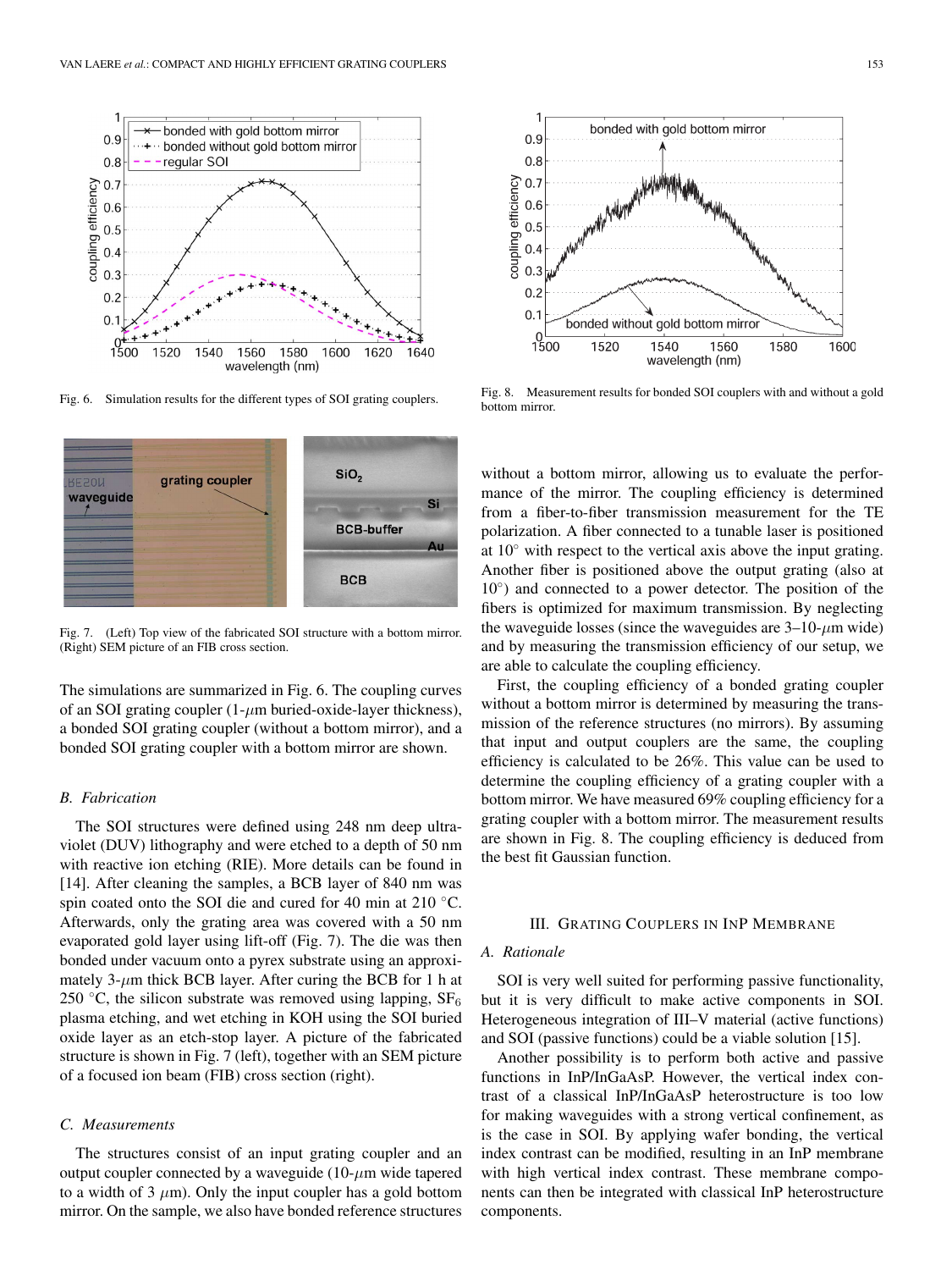

Fig. 9. Determination of the optimal BCB thickness for an InP membrane coupler with a gold bottom mirror.



Fig. 10. Field plot of the optimal InP membrane structure.

# *B. Design*

The design method is similar to the method for SOI grating couplers. Again, a gold bottom mirror is added to the structure to avoid radiation toward the substrate. The InP membrane has a thickness of 300 nm. The period of the optimized grating is 660 nm, the etch depth is 70 nm, and the duty cycle is 50%. We bond onto a gold-coated substrate, meaning that the bonding layer serves also as the buffer layer. The thickness of this BCB layer is again optimized in order to get a constructive interference between the reflected wave at the gold mirror and the directly upward radiated wave. The maximum coupling efficiency as a function of BCB thickness (for the central wavelength of the coupler) is shown in Fig. 9. The optimal thickness is 1.23  $\mu$ m, and the maximum coupling efficiency is 78%. A field plot of the optimal structure is shown in Fig. 10.

# *C. Fabrication*

The layer structure used for the devices consists of an InP substrate, an InGaAsP etch-stop layer, and a 300-nm InP layer, serving as the membrane layer. In the first step, gratings and waveguides are defined by e-beam lithography using polymethyl methacrylate. The waveguides are  $12-\mu m$  wide and bounded by  $3-\mu m$  wide trenches. The pattern is then transferred into plasma-enhanced chemical vapor deposition (PECVD) deposited  $SiO<sub>2</sub>$  hard mask by RIE using CHF<sub>3</sub>. Finally,



Fig. 11. Measured and simulated coupling efficiency of bonded InP membrane grating couplers with a gold bottom mirror.

the structures are etched into the epistructure by inductively coupled plasma (ICP) using  $CH_4/H_2$ , and the hard mask layer is removed with HF. The InP samples are much smaller than the SOI samples described above. It is very difficult to spin a uniform BCB buffer layer on such small samples. Therefore, we bond the samples onto a gold-coated Si substrate by means of BCB, with the grating at the bottom side. The BCB thickness is targeted at 1.23  $\mu$ m. After curing the BCB for 1 h at 250 °C in a nitrogen environment, the InP substrate is removed by lapping and wet etching in HCl. Finally, the etch-stop layer is removed by wet etching in  $H_2O:H_2SO_4:H_2O_2$ .

# *D. Measurements*

The coupling efficiency is determined from a fiber-to-fiber transmission measurement. In this case, both input and output couplers have bottom mirrors. By assuming that input and output couplers are the same, we calculate the coupling efficiency of a single coupler from the transmission efficiency. The measurement result is shown in Fig. 11, together with the simulated curve. The measured coupling efficiency is 56%, and the 1-dB bandwidth is around 45 nm. The deviation between theory and experiment is caused by a deviation between theoretical and fabricated structure (etch depth, filling factor, and BCB thickness).

## IV. CONCLUSION

We have designed and fabricated highly efficient grating couplers for coupling between a single-mode fiber and nanophotonic waveguides in SOI and bonded InP membranes. The addition of a gold bottom mirror results in high coupling efficiency values. We have measured 69% coupling efficiency for SOI grating couplers and 56% for grating couplers in an InP membrane. As these couplers are very compact and have low insertion losses and relatively broadband operation, they meet the requirements for application in future telecommunication networks. Further improvements include the apodization of the grating (varying groove widths and etch depths), which would increase the theoretical coupling efficiency to over 90%.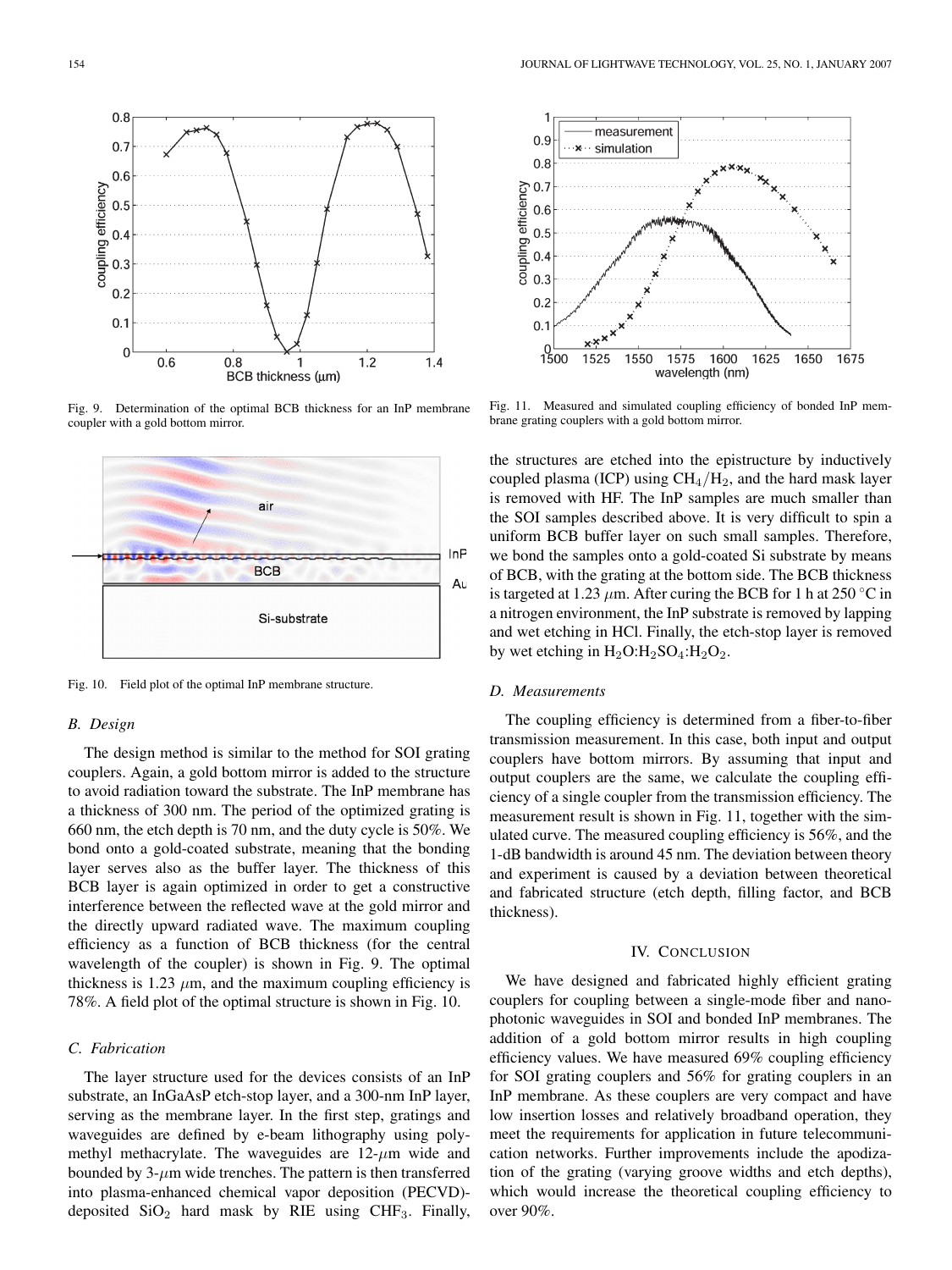#### ACKNOWLEDGMENT

F. Van Laere and D. Taillaert would like to thank the Institute for the Promotion of Innovation through Science and Technology (IWT Flanders) for a scholarship and a postdoctoral grant, respectively. Part of this work was performed in the framework of the Institute for the Promotion of Innovation through Science and Technology in Flanders-Strategic Base Research (IWT-SBO) epSOC project, the Institute for the Promotion of Innovation through Science and Technology in Flanders-Generic Base Research at the Universities (IWT-GBOU) project on Plastic Photonics, and the Interuniversity Attraction Pole (IAP) Photon Network. The work of G. Roelkens was supported by the Fund for Scientific Research (FWO).

## **REFERENCES**

- [1] T. Shoji, T. Tsuchizawa, T. Watanabe, K. Yamada, and H. Morita, "Low loss mode size converter from 0.3 *µ*m square Si wire waveguides to singlemode fibres," *Electron. Lett.*, vol. 38, no. 25, pp. 1669–1670, Dec. 2002.
- [2] S. J. McNab, N. Moll, and Y. A. Vlasov, "Ultra-low loss photonic integrated circuit with membrane-type photonic crystal waveguides," *Opt. Express*, vol. 11, no. 22, pp. 2927–2939, Nov. 2003.
- [3] G. Roelkens, P. Dumon, W. Bogaerts, D. Van Thourhout, and R. Baets, "Efficient silicon-on-insulator fiber coupler fabricated using 248-nmdeep UV lithography," *IEEE Photon. Technol. Lett.*, vol. 17, no. 12, pp. 2613–2615, Dec. 2005.
- [4] S. Lardenois, D. Pascal, L. Vivien, E. Cassan, S. Laval, R. Orobtchouk, M. Heitzmann, N. Bouzaida, and L. Mollard, "Low-loss submicrometer silicon-on-insulator rib waveguides and corner mirrors," *Opt. Lett.*, vol. 28, no. 13, pp. 1150–1152, Jul. 2003.
- [5] R. Orobtchouk, A. Layadi, H. Gualous, D. Pascal, A. Koster, and S. Laval, "High-efficiency light coupling in a submicrometric siliconon-insulator waveguide," *Appl. Opt.*, vol. 39, no. 31, pp. 5773–5777, Nov. 2000.
- [6] D. Taillaert, R. Baets, P. Dumon, W. Bogaerts, D. Van Thourhout, B. Luyssaert, V. Wiaux, S. Beckx, and J. Wouters, "Silicon-on-insulator platform for integrated wavelength-selective components," in *Proc. IEEE/LEOS Workshop Fibres and Opt. Passive*, Italy, 2005, pp. 115–120.
- [7] D. Taillaert, H. Chong, P. Borel, L. Frandsen, R. M. De La Rue, and R. Baets, "A compact two-dimensional grating coupler used as a polarisation splitter," *IEEE Photon. Technol. Lett.*, vol. 15, no. 9, pp. 1249–1251, Sep. 2003.
- [8] F. Van Laere, M. Ayre, D. Taillaert, D. Van Thourhout, T. F. Krauss, and R. Baets, "Compact and efficient fibre-to-waveguide grating couplers in InP membrane," *Electron. Lett.*, vol. 42, no. 6, pp. 343–345, Mar. 2006.
- [9] P. Bienstman and R. Baets, "Optical modelling of photonic crystals and VCSELs using eigenmode expansion and perfectly matched layers," *Opt. Quantum Electron.*, vol. 33, no. 4/5, pp. 327–341, Apr. 2001.
- [10] D. Taillaert, P. Bienstman, and R. Baets, "Compact efficient broadband grating coupler for silicon-on-insulator waveguides," *Opt. Lett.*, vol. 29, no. 23, pp. 2749–2751, Dec. 2004.
- [11] T. Suhara and H. Nishihara, "Integrated-optics components and devices using periodic structures," *IEEE J. Quantum Electron.*, vol. QE-22, no. 6, pp. 845–867, Jun. 1986.
- [12] R. M. Emmons and D. G. Hall, "Buried-oxide silicon-on-insulator structures. 2. Wave-guide grating couplers," *IEEE J. Quantum Electron.*, vol. 28, no. 1, pp. 164–175, Jan. 1992.
- [13] T. W. Ang, G. T. Reed, A. Vonsovici, A. G. R. Evans, P. R. Routley, and M. R. Josey, "Effects of grating heights on highly efficient unibond SOI waveguide grating couplers," *IEEE Photon. Technol. Lett.*, vol. 12, no. 1, pp. 59–61, Jan. 2000.
- [14] W. Bogaerts, R. Baets, P. Dumon, V. Wiaux, S. Beckx, D. Taillaert, B. Luyssaert, J. Van Campenhout, P. Bienstman, and D. Van Thourhout, "Nanophotonic waveguides in silicon-on-insulator fabricated with CMOS technology," *J. Lightw. Technol.*, vol. 23, no. 1, pp. 401–412, Jan. 2005.
- [15] H. T. Hattori, C. Seassal, E. Touraille, P. Rojo-Rmeo, X. Letartre, G. Hollinger, P. Viktorovitch, L. Di Cioccio, M. Zussy, L. El Melhaoui, and J. M. Fedeli, "Heterogeneous integration of microdisk lasers on silicon strip waveguides for optical interconnects," *IEEE Photon. Technol. Lett.*, vol. 18, no. 1, pp. 223–225, Jan. 2006.



**Frederik Van Laere** (S'05) received the degree in electrical engineering from Ghent University, Ghent, Belgium, in 2004, where he is currently working toward the Ph.D. degree in electrical engineering at the Department of Information Technology.

He is currently working on the design, fabrication, and characterization of nanophotonic waveguide components and their integration with active functionality. He is currently with the Department of Information Technology, Ghent University-Interuniversity Microelectronics Center (IMEC).



**Günther Roelkens** (S'02) received the electronic engineering degree from Ghent University, Ghent, Belgium, in 2002.

Since 2002, he has been with the Department of Information Technology, Ghent University-Interuniversity Microelectronics Center (IMEC). He is currently working in the field of heterogeneous integration.



**Melanie Ayre** received the first class M.Eng. (Hons) degree from University of Glasgow, Glasgow, U.K., in 2002. She is currently working toward the Ph.D. degree in the Microphotonics and Photonic Crystals group with the School of Physics and Astronomy, University of St. Andrews, St. Andrews, U.K., focusing on the design, simulation, fabrication, and characterization of photonic crystal-based devices.



**Jonathan Schrauwen** (S'05) received the degree in physical engineering from Ghent University, Ghent, Belgium, in 2004, where he is currently working toward the Ph.D. degree.

In 2004, he started working as a Researcher with the Photonics Research Group, Department of Information Technology, Ghent University-Interuniversity Microelectronics Center (IMEC). His research area is applications of focused ion beam in photonics.



**Dirk Taillaert** (S'97–M'04) received the M.A. degree in electrical engineering in 1999 and the Ph.D. degree in November 2004, both from Ghent University, Ghent, Belgium.

He started working as a Researcher with the Department of Information Technology, Ghent University-Interuniversity Microelectronics Center (IMEC), in August 1999. Currently, he is working on optical sensors with a postdoctoral grant from the Institute for the Promotion of Innovation through Science and Technology (in Flanders). His research

interests include the design, fabrication, and characterization of wavelengthscale components for photonic integrated circuits.